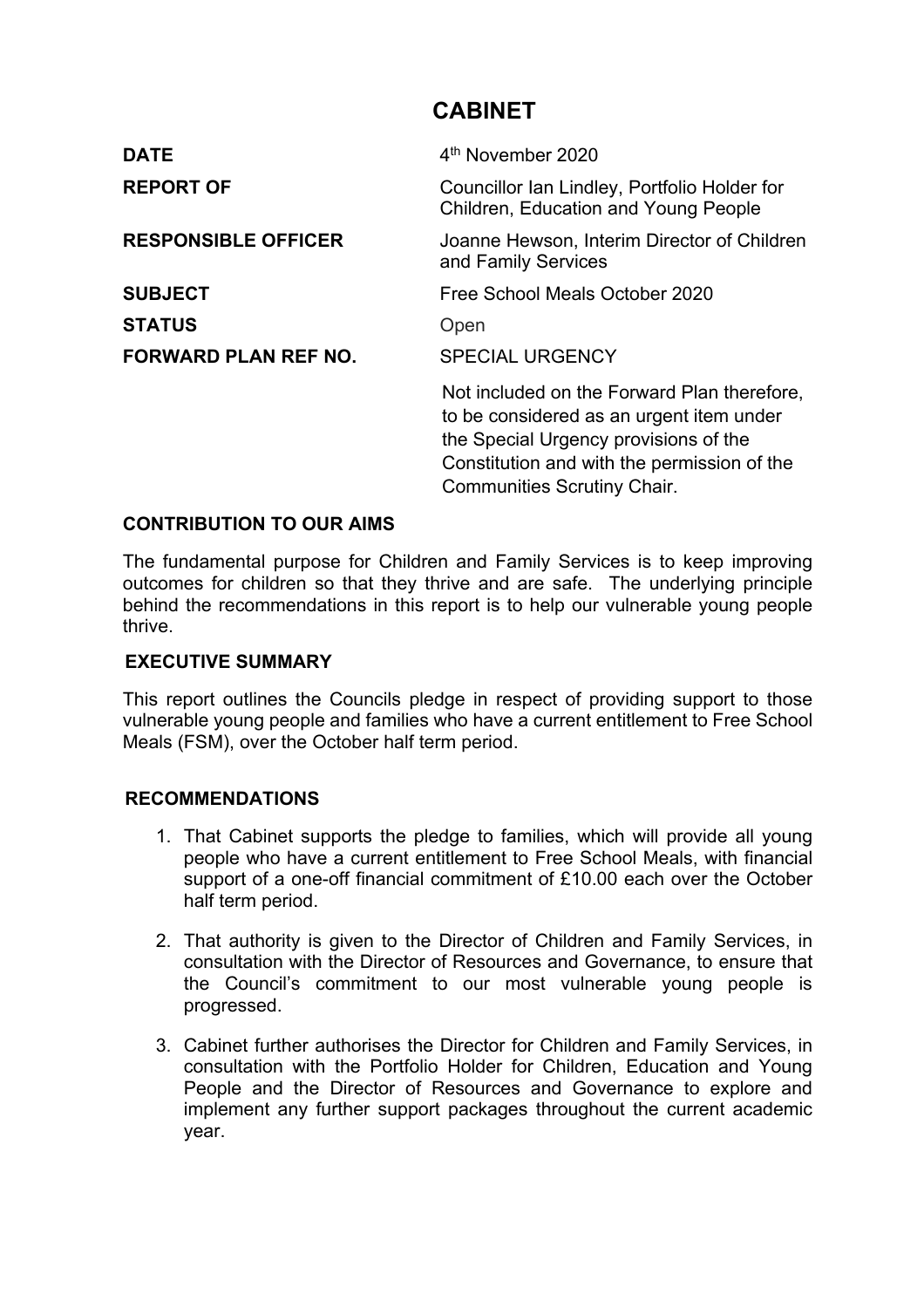#### **REASONS FOR DECISION**

- 1) We are in unprecedented times and so many families have been impacted by COVID-19. As a Local Authority we are seeking to collectively support our most vulnerable families, the recommendations in this report offer that support.
- 2) In the current climate, more families have fallen below the threshold which enables them to claim FSM. This is evident in the current School Census return, which shows an increase in cases of FSM, and subsequently the potential for hardship.

# **1. BACKGROUND AND ISSUES**

- 1.1 North East Lincolnshire is identified as having some of the most deprived Wards in the Country, Grimsby, as an example, was identified recently as the 17<sup>th</sup> most deprived LA in the country.
- 1.2 North East Lincolnshire has a total school age population of 24,084. The July Schools Census identified a total of 5,703 young people who currently meet the criteria for FSM entitlement.
- 1.3 The majority of those young people who are currently eligible for FSM are located in some of our most deprived Wards.
- 1.4 It is anticipated, in November 2020, when the next School Census is undertaken, the FSM figure will increase, with more families potentially experiencing hardship, and especially those who are already vulnerable.
- 1.5 To fulfil the Councils Pledge and to help ease the hardship that families may suffer, a one-off £10.00 voucher will be made available to those who meet the relevant FSM criteria. The financial commitment required as part of the Pledge will be in the region of £58,000.
- 1.6 The voucher is a retrospective commitment to families to help towards some of the cost they have incurred over the October half term period. It should be noted that we are quite unique in North East Lincolnshire, as our Schools operate staggered half term dates over a prolonged period of time. These dates range between the 16<sup>th</sup> October and the 9<sup>th</sup> November 2020. With some Schools taking only one week and others taking two-week break in that period.
- 1.7 The Vouchers have been purchased by the Local Authority from Aldi. This supermarket chain has been selected as it has large stores in Grimsby, Cleethorpes, and Immingham, and in that regard provides the best coverage for families to be able to purchase food. It should be noted that the vouchers have a restrictive clause and cannot be used for the purchase of alcohol or lottery tickets.
- 1.8 The Majority of schools have been fully supportive and wished to work in collaboration with the Local Authority, ensuring that help is made available to the most vulnerable young people. The Schools, upon their return from the October half term (see 1.6), will help us by distributing the vouchers directly to the those entitled. We will be directly posting the vouchers for those children at schools that are not able to support with distribution due to capacity.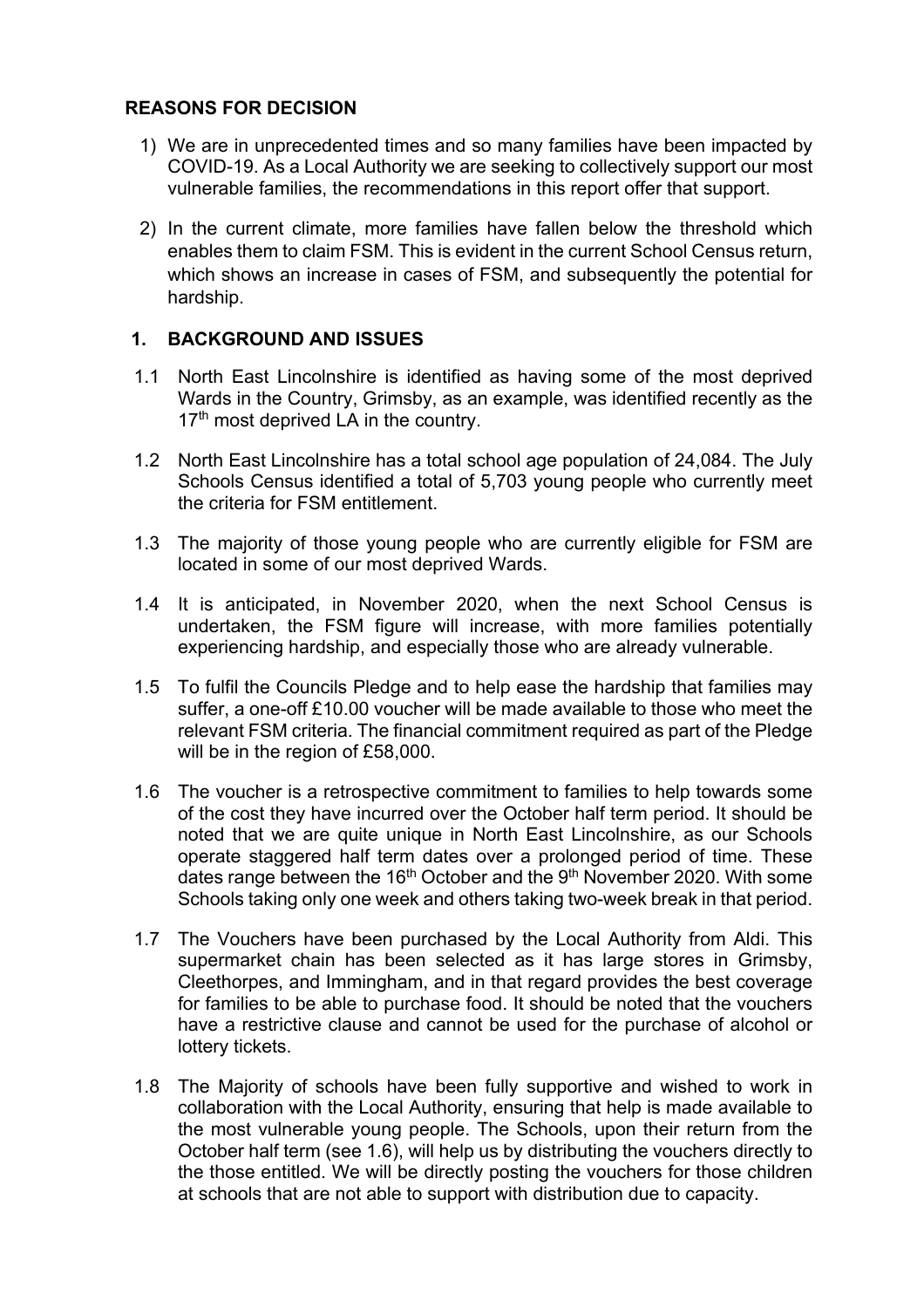1.9 This proposal will respond to the immediate need to support vulnerable young children across the Borough., However, further support may be needed throughout the remainder of the school year. Further options will be explored as to how we could respond, incorporating support from partners, businesses, and other sectors.

# **2. RISKS AND OPPORTUNITIES**

- 2.1 Those families entitled to FSM are at risk of not having enough food to feed their children.
- 2.2 The opportunity presented by the Council's commitment to our most vulnerable, will help mitigate some of this risk.

# **3. OTHER OPTIONS CONSIDERED**

No other options have been identified.

#### **4. REPUTATION AND COMMUNICATIONS CONSIDERATIONS**

Not providing support to young people during school holidays could have significant reputational implications for the Council and criticism for not adhering to its duty to support families to the fullest extent reasonably achievable.

#### **5. FINANCIAL CONSIDERATIONS**

The Council has received funding from central Government to respond to and deal with the impact and consequences of the Covid 19 pandemic. It is proposed that funding for this short-term proposal is taken from that funding.

Further options will be considered, if needed, to deal with longer term requirements for FSM during the remainder of the school year.

#### **6. CLIMATE CHANGE AND ENVIRONMENTAL IMPLICATIONS**

None

# **7. CONSULTATION WITH SCRUTINY**

None

# **8. FINANCIAL IMPLICATIONS**

8.1 As outlined above, the one-off cost is estimated in the region of £58,000, which it is proposed be funded through covid-19 grant support provided from central government.

#### **9. LEGAL IMPLICATIONS**

- 9.1 As highlighted above, the Council has a statutory duty to improve the outcomes for children and families.
- 9.2 Constitutionally, all directors have the power to determine and exercise, having regard to prevailing Council policy, the operational requirements of their functions and to manage the human and material resources available for their functions.